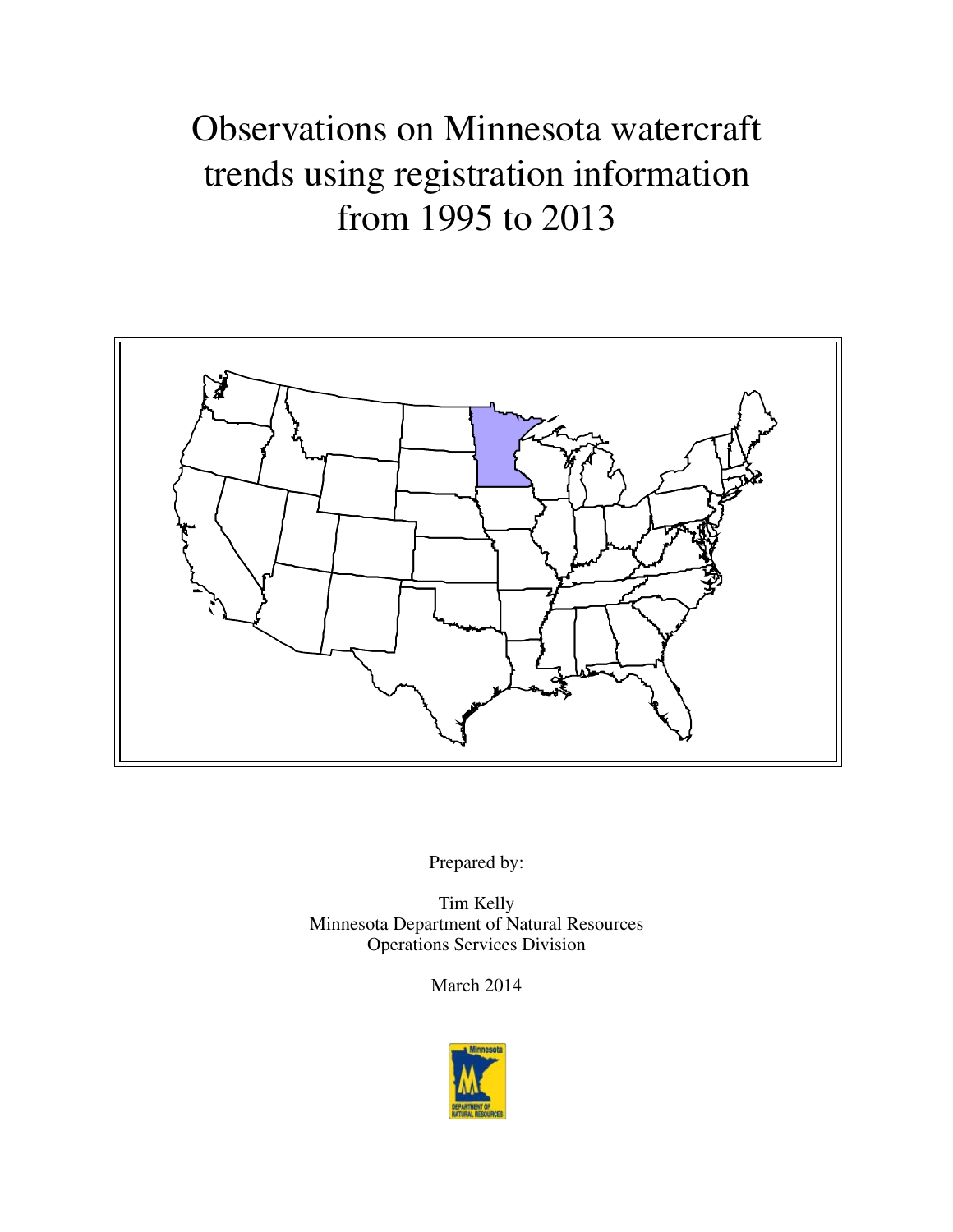### **CONTENTS**

| Topic                                                              | age |
|--------------------------------------------------------------------|-----|
|                                                                    |     |
|                                                                    |     |
|                                                                    |     |
|                                                                    |     |
| Appendix A: Characteristics of Minnesota boat registrants by year, |     |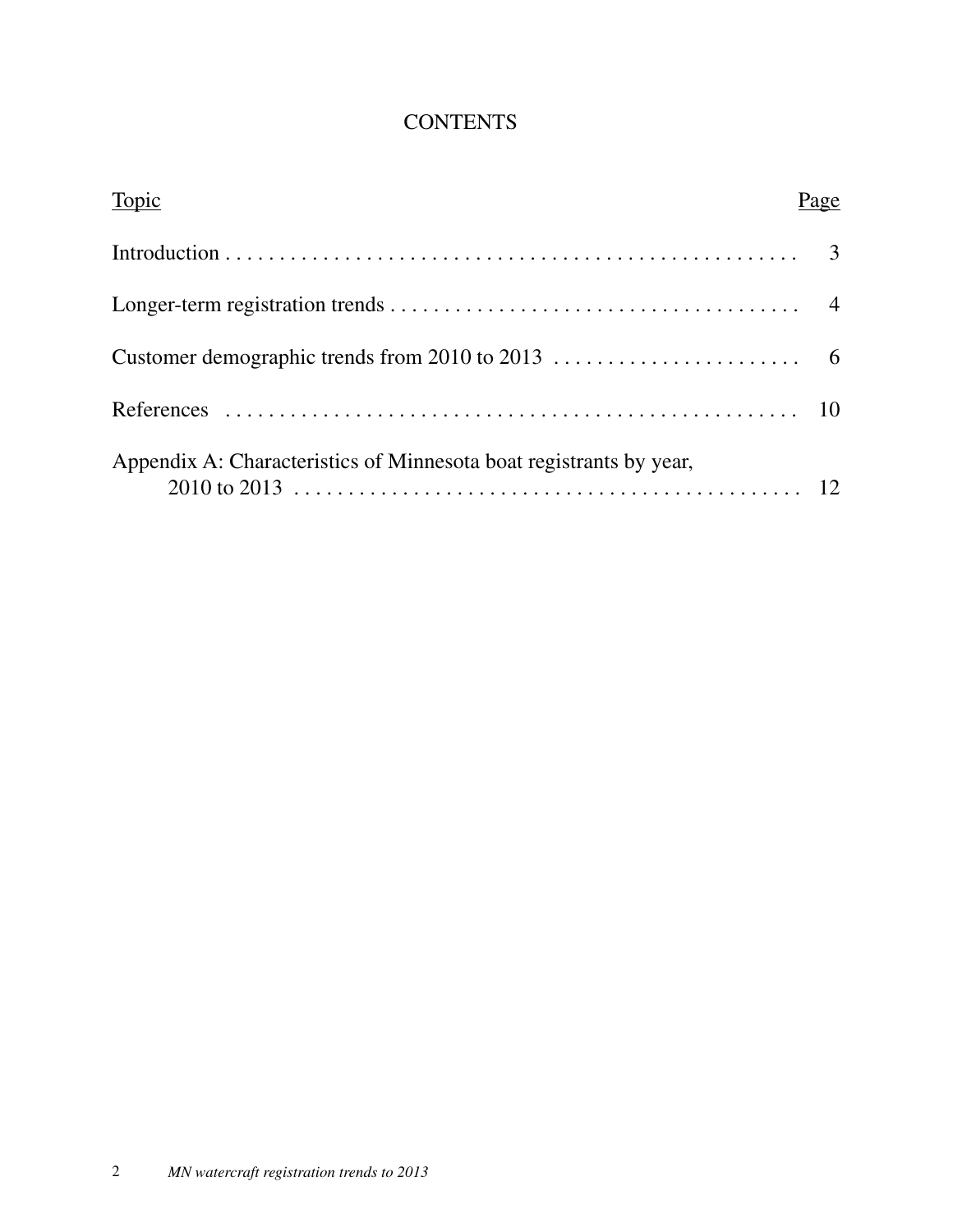### INTRODUCTION

Historical records on recreational watercraft registrations can be use to track trends in boat numbers and in the demographics of the Minnesotans boat owners (Reference 1). These trends provide important DNR customer and revenue-related information. Water-recreation programs in Minnesota receive substantial user-generated revenue from boat registration fees and the state gasoline tax. The tax revenue on gasoline consumed by boats is allocated to the program.

Minnesota has about 810,000 watercraft registered in 2013, which is the most per-capita of any state in the nation (Reference 2). The large majority of the registrations (96%) are for "pleasure" (i.e., recreational) purposes. The remainder are boats registered for use by rental/lease businesses, non-profits, governments, and other commercial establishments. Minnesota does not require watercraft that are documented (registered) with the U.S. Coast Guard to have a Minnesota-state registration. USCG documents large vessels. Available vessel-documentation data do not specify where the vessel is used, but there are data items pointing to likely locations. Some 3000 documented vessels are probably used for recreation purposes in Minnesota each year (Reference 3). At the other end of the boat-size spectrum, Minnesota does not require (in 2013) registration for non-motorized watercraft 10 feet or less in length, and for some watercraft used for duck hunting and wild-rice harvesting. The numbers of these smaller craft are unknown.

Understanding trends will improve our ability to deal with the future of the recreational boating in Minnesota. A similar trend-tracking efforts using fishing and hunting license and related customer information has proven useful for strategic thinking (Reference 4). In addition, snowmobile and off-highway vehicle trends have been recently assessed with a comparable methodology (Reference 5 and 6).

Watercraft registration numbers have been collected for many years, but the detailed vehicle and customer information has only been archived for trend analysis since 2010. Information for years prior to 2010 cannot be retrieved. Beginning in 2012, it became routine to annually archive detailed watercraft, off-highway vehicle, and snowmobile data, same as is done for fishing and hunting licenses. The move to annual watercraft and vehicle-registration archiving is an accomplishment of the DNR's ongoing Conservation That Works strategic planning effort.

With limited historical information (detailed data only from 2010 to 2013) this report is mainly about setting forth a reporting and analysis framework for further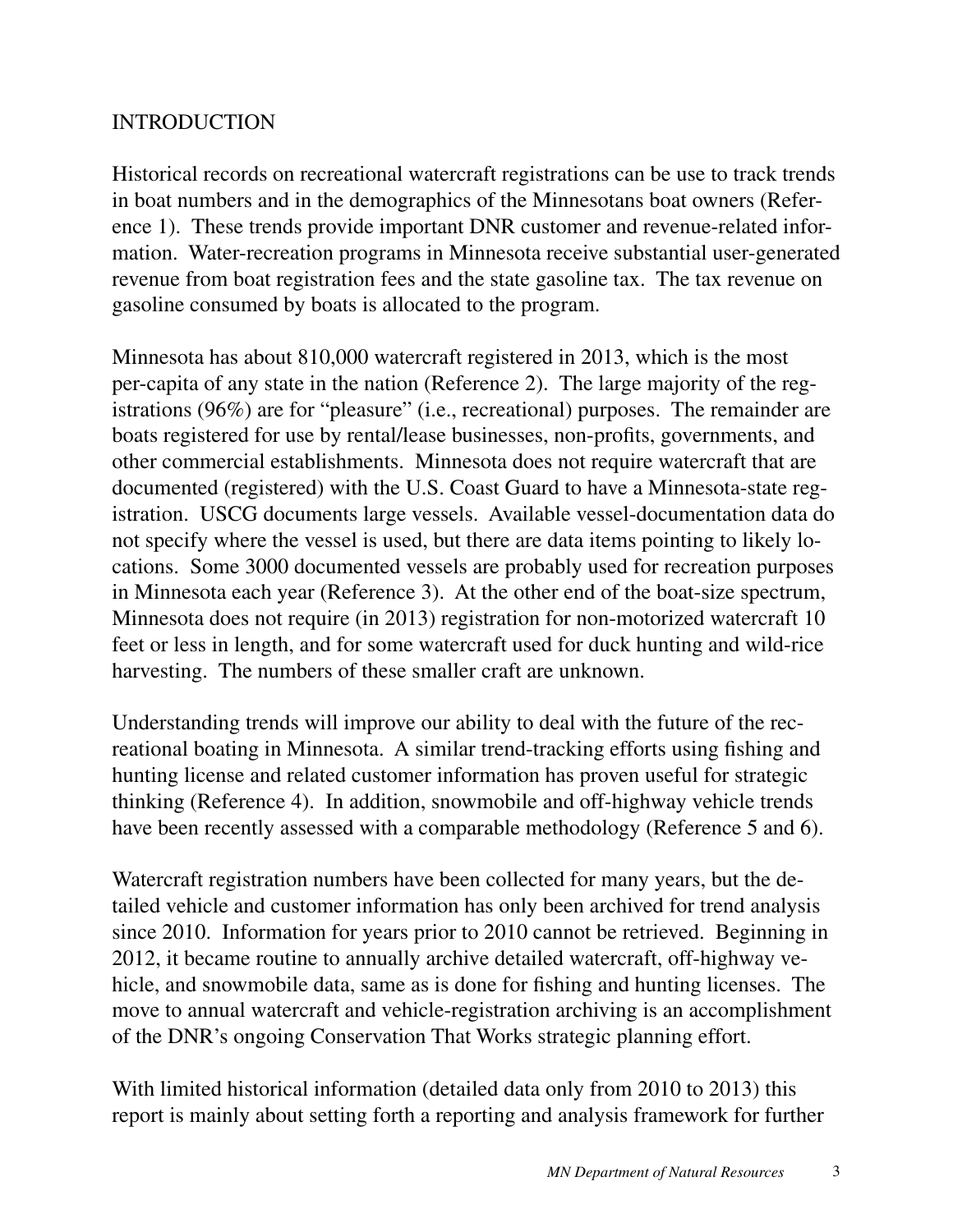application. Although limited, there are a few significant findings for watercraft that demonstrate the utility of such efforts. The framework presented here has a lot in common with that developed for fishing and hunting licenses (Reference 4), and snowmobiles (Reference 5) and off-highway vehicles (Reference 6).

The order of topics in the report are:

- Longer-term registration trends from 1995 to 2013.
- Customer demographic trends from 2010 to 2013, including comparisons of Minnesota boat owners with the state population (Reference 7).

### LONGER-TERM REGISTRATION TRENDS

Minnesota watercraft registrations rose steadily from the 1990s to 2008, then declined sharply for one year, and have since stabilized (Figure 1). The decline coincided with the recent economic recession (which formally began at the end of 2007). Peak registration reached nearly 268,000 in 2008. Current registrations are about 810,000 (boat numbers are recorded at the end of the registration year on December 31).

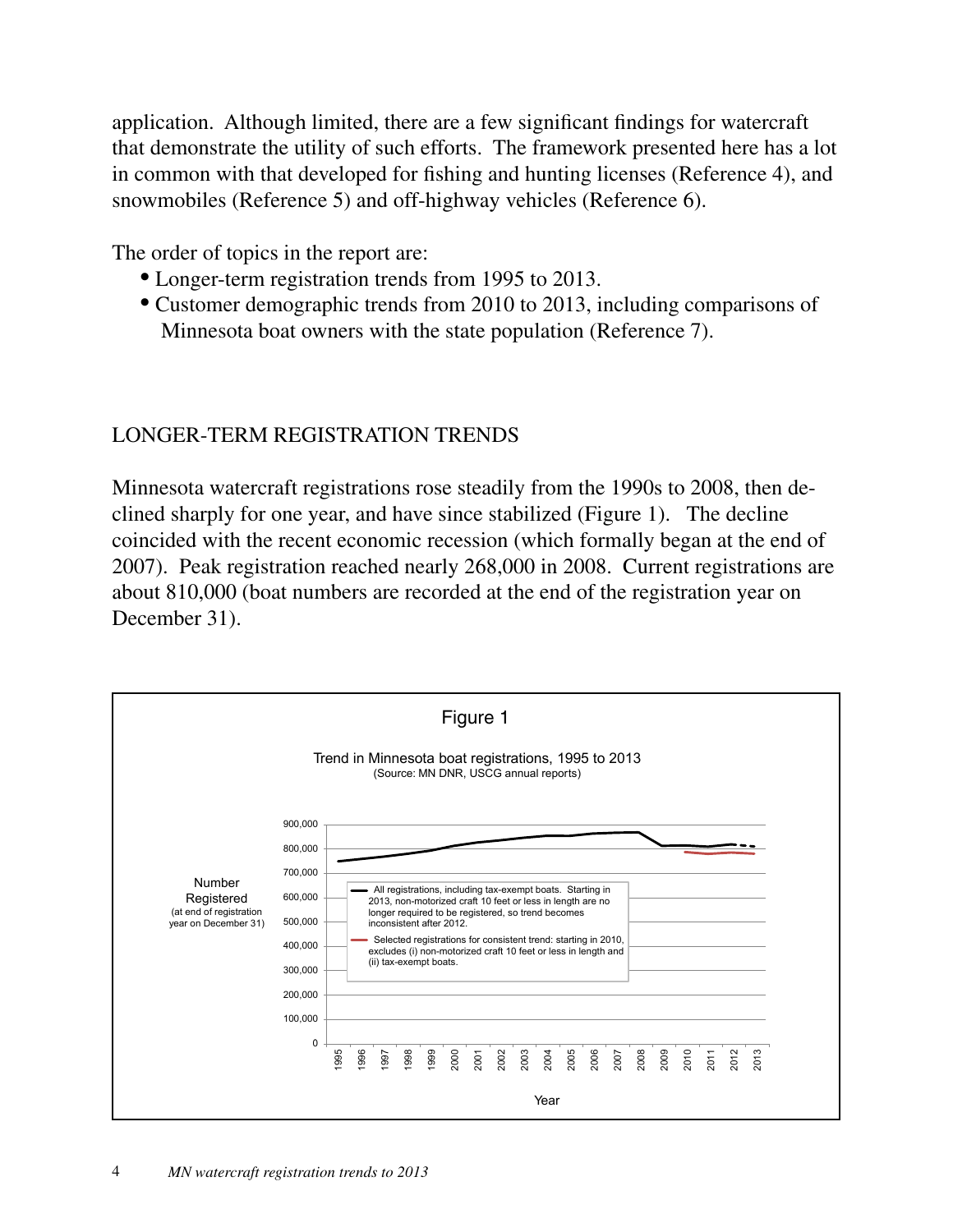Starting in 2013, a change occurred in registration requirements: non-motorized craft 10 feet or less in length are no longer required to be registered. Prior to 2013, this registration cut off was 9 feet. Boat registrations are for three years, meaning it will take a couple more years for many non-motorized craft to become "unregistered" in the system.

Due to this registration requirement change, the top trend line in Figure 1 becomes inconsistent after 2012. A new trend line is suggested to track overall registrations in a consistent fashion. It starts in 2010, when the detailed boat data are first archived (bottom line in Figure 1). From 2010 forward, the new trend data series eliminates non-motorized craft 10 feet or less and length, and it excludes tax-exempt (i.e., government) registrations, which are typically excluded when tracking snowmobiles and off-highway vehicles. Excluding tax-exempt boats will make boat tracking more similar to vehicle tracking. Overall, the new trend data series has around 30,000 fewer registrations, with nearly one-third of the fewer registrations due to tax-exempt boats.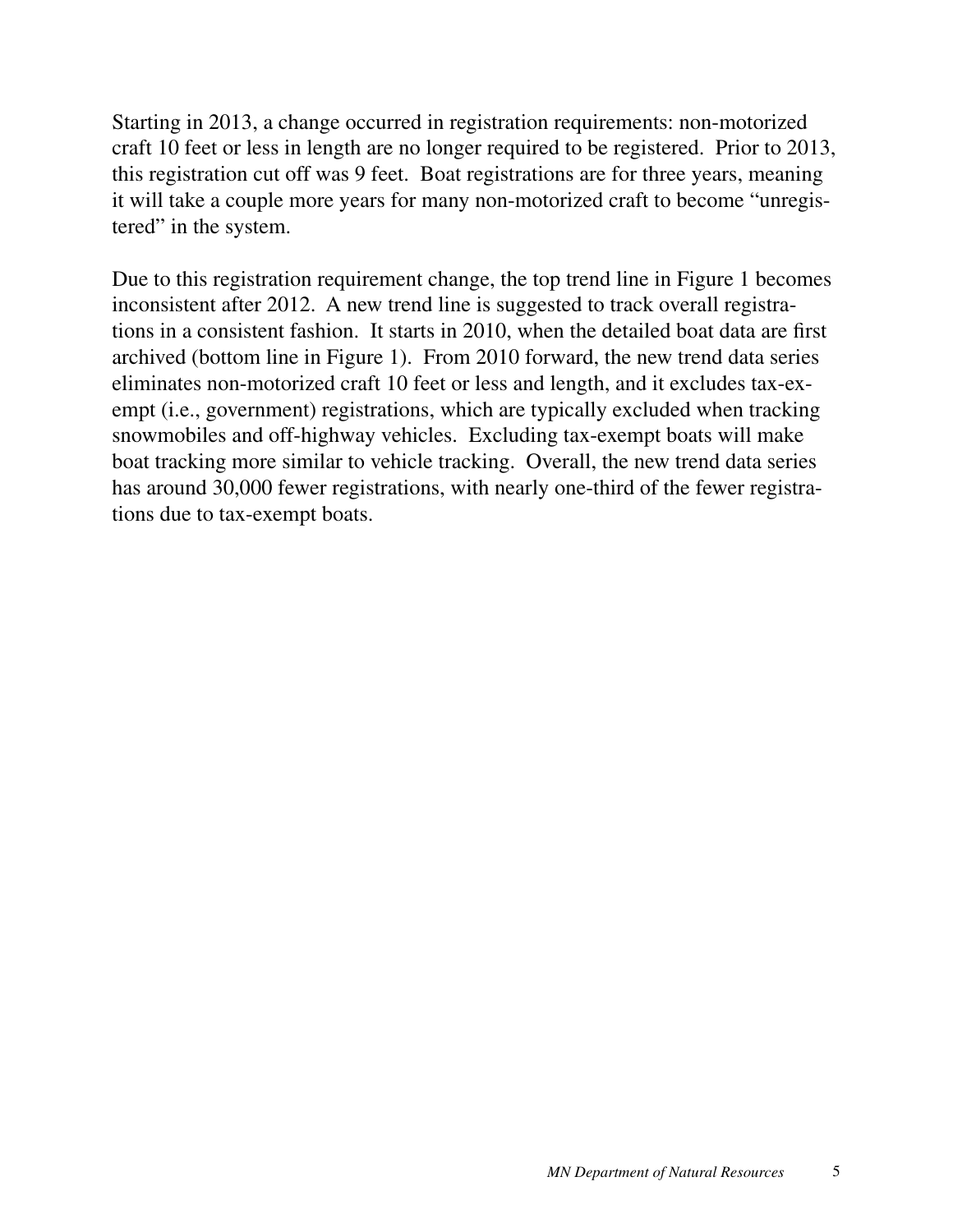### CUSTOMER DEMOGRAPHIC TRENDS FROM 2010 TO 2013

Within the new trend data series describe above, customer demographic information is examined for registrations by Minnesota individuals, who register their boats for pleasure (i.e., recreation). Most watercraft (91.4% in 2013—see Table 1) are registered by such individuals for recreation use. Excluded from this type of registration are non-residents, organizations (e.g., dealers, manufacturers, and non-profits), and other businesses. The majority of these exclusions are non-residents, with nearly all the rest comprised of Minnesota-based organizations (e.g., businesses, non-profits). Focusing on Minnesota individuals permits comparisons with general population information (including number of people, age class, gender, and region of residence), and further focusing on recreation registrations places these population comparisons in a recreation context, which is the desired context.

Customer demographics are displayed for the most recent year (2013) in Table 1, which is broken into two parts. The top part (A) is derived from boat numbers, and the bottom part (B) from owners. An owner can only be counted once in part B, but can be counted multiple times in part A if the owner has multiple boats. The patterns in the two parts are very similar, because few Minnesota owners have a large number of boats (average is 1.4 boats per owner).

Boat registrations are concentrated in the older age classes (45 plus), in males, and in the northern regions (Table 1—region map on Figure 2). The older age class-

es—which contain just over half (53%) the population older than 17—account for 80 percent of boat registrations. The top region—on a per-capita basis—is the Northeast, although the Northwest is only slightly lower.

The metro region, where just over half the Minnesota population resides, has the fewest boats per capita. This population-registration disparity, however, is not nearly as skewed toward non-metropolitan Minnesota as are off-highway vehicle and snowmobile registrations. The metro region contains 40 percent of all registered boats, but only 23 percent of off-highway



vehicles and 28 percent of snowmobiles. Riding snowmobiles and off-highway vehicles are two of the most rural-based outdoor recreation activities in Minnesota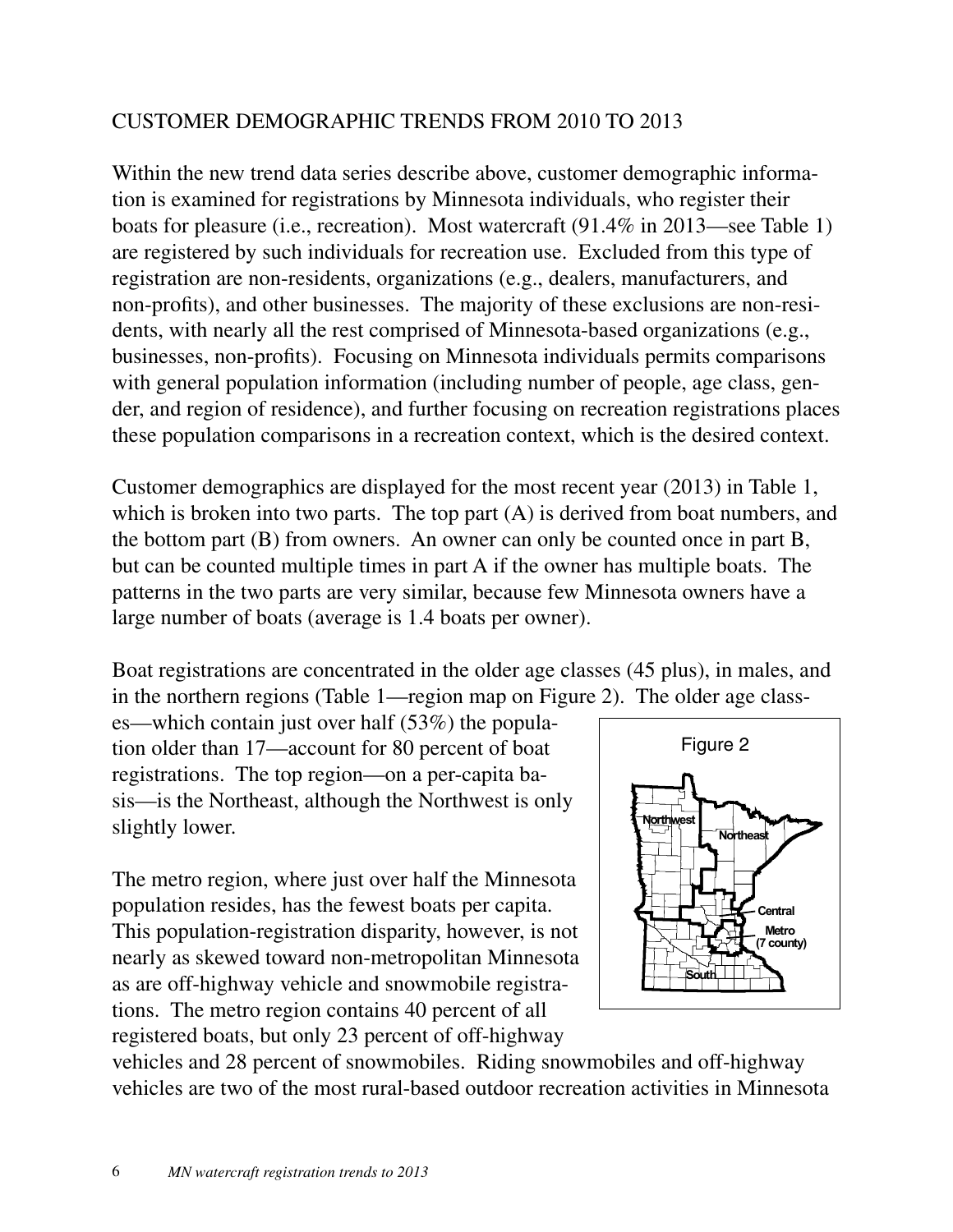### Table 1

Characteristics of Minnesota boat registrants, 2013

("Total registrations" and "Total owners" exclude tax-exempt boats, and exclude non-motorized craft 10 feet or less in length, which are not required to be registered starting in 2013)

| Measure                                                                                                                                                                                                                                                                                                                                                           | <b>Boats</b>       | Percent of total | MN population<br>$18 + 2012$  | Percent of<br>population 18+ | Boats per<br>1000 MN 18+             |
|-------------------------------------------------------------------------------------------------------------------------------------------------------------------------------------------------------------------------------------------------------------------------------------------------------------------------------------------------------------------|--------------------|------------------|-------------------------------|------------------------------|--------------------------------------|
|                                                                                                                                                                                                                                                                                                                                                                   | 780,160            | 100.0%           |                               |                              |                                      |
| Total registrations<br>MN individual registrations for<br>"pleasure" use of boats                                                                                                                                                                                                                                                                                 | 713,160            | 91.4%            | 4,102,991                     | 100.0%                       | 174                                  |
| Characteristics below based on MN individual registrations for "pleasure" use of boats                                                                                                                                                                                                                                                                            |                    |                  |                               |                              |                                      |
| Age class of owner<br>18 to 24                                                                                                                                                                                                                                                                                                                                    | 6,475              | 0.9%             | 506,376                       | 12.3%                        | 13                                   |
| 25 to 34                                                                                                                                                                                                                                                                                                                                                          | 46,218             | 6.5%             | 737,095                       | 18.0%                        | 63                                   |
| 35 to 44                                                                                                                                                                                                                                                                                                                                                          | 91,238             | 12.8%            | 667,219                       | 16.3%                        | 137                                  |
| 45 to 54                                                                                                                                                                                                                                                                                                                                                          | 182,389            | 25.6%            | 787,115                       | 19.2%                        | 232                                  |
| 55 to 64                                                                                                                                                                                                                                                                                                                                                          | 203,932            | 28.6%            | 675,419                       | 16.5%                        | 302                                  |
| 65 or older                                                                                                                                                                                                                                                                                                                                                       |                    |                  |                               |                              |                                      |
|                                                                                                                                                                                                                                                                                                                                                                   | 182,909            | 25.6%            | 729,767                       | 17.8%                        | 251                                  |
| Total                                                                                                                                                                                                                                                                                                                                                             | 713,160            | 100.0%           | 4,102,991                     | 100.0%                       | 174                                  |
| Median age                                                                                                                                                                                                                                                                                                                                                        | 56.4               |                  | 47.0                          |                              |                                      |
| Gender of owner<br>Male                                                                                                                                                                                                                                                                                                                                           |                    | 86.5%            |                               | 49.2%                        | 306                                  |
| Female                                                                                                                                                                                                                                                                                                                                                            | 617,202            | 13.5%            | 2,019,934                     |                              |                                      |
| Total                                                                                                                                                                                                                                                                                                                                                             | 95,958<br>713,160  | 100.0%           | 2,083,057<br>4,102,991        | 50.8%<br>100.0%              | 46<br>174                            |
|                                                                                                                                                                                                                                                                                                                                                                   |                    |                  |                               |                              |                                      |
| Region of owner                                                                                                                                                                                                                                                                                                                                                   |                    |                  |                               |                              |                                      |
| Northwest                                                                                                                                                                                                                                                                                                                                                         | 98,373             | 13.8%            | 354,261                       | 8.6%                         | 278                                  |
| Northeast                                                                                                                                                                                                                                                                                                                                                         | 110,631            | 15.5%            | 332,784                       | 8.1%                         | 332                                  |
| South                                                                                                                                                                                                                                                                                                                                                             | 119,299            | 16.7%            | 773,862                       | 18.9%                        | 154                                  |
| Central                                                                                                                                                                                                                                                                                                                                                           | 98,336             | 13.8%            | 426,988                       | 10.4%                        | 230                                  |
|                                                                                                                                                                                                                                                                                                                                                                   |                    |                  |                               | 54.0%                        | 129                                  |
|                                                                                                                                                                                                                                                                                                                                                                   |                    |                  |                               |                              |                                      |
| Total                                                                                                                                                                                                                                                                                                                                                             | 286,521<br>713,160 | 40.2%<br>100.0%  | 2,215,096<br>4,102,991        | 100.0%                       | 174                                  |
|                                                                                                                                                                                                                                                                                                                                                                   |                    |                  |                               |                              |                                      |
| Metro (7 county)<br><b>B.</b> Statistics based on number of boat owners<br>Measure                                                                                                                                                                                                                                                                                | Owners             | Percent of total | MN population<br>$18+$ , 2012 | Percent of<br>population 18+ | Owners as percent<br>of MN pop $18+$ |
|                                                                                                                                                                                                                                                                                                                                                                   | 528,479            | 100.0%           |                               |                              |                                      |
| boats for "pleasure" use                                                                                                                                                                                                                                                                                                                                          | 495,725            | 93.8%            | 4,102,991                     | 100.0%                       | 12.1%                                |
|                                                                                                                                                                                                                                                                                                                                                                   |                    |                  |                               |                              |                                      |
|                                                                                                                                                                                                                                                                                                                                                                   |                    |                  |                               |                              |                                      |
|                                                                                                                                                                                                                                                                                                                                                                   | 5,778              | 1.2%             | 506,376                       | 12.3%                        | 1.1%                                 |
|                                                                                                                                                                                                                                                                                                                                                                   | 39,071             | 7.9%             | 737,095                       | 18.0%                        | 5.3%                                 |
|                                                                                                                                                                                                                                                                                                                                                                   | 70,801             | 14.3%            | 667,219                       | 16.3%                        | 10.6%                                |
|                                                                                                                                                                                                                                                                                                                                                                   | 126,732            | 25.6%            | 787,115                       | 19.2%                        | 16.1%                                |
|                                                                                                                                                                                                                                                                                                                                                                   | 132,707            | 26.8%            | 675,419                       | 16.5%                        | 19.6%                                |
|                                                                                                                                                                                                                                                                                                                                                                   | 120,636            | 24.3%            | 729,767                       | 17.8%                        | 16.5%                                |
| Total                                                                                                                                                                                                                                                                                                                                                             | 495,725            | 100.0%           | 4,102,991                     | 100.0%                       | 12.1%                                |
| Median age                                                                                                                                                                                                                                                                                                                                                        | 55.4               |                  | 47.0                          |                              |                                      |
|                                                                                                                                                                                                                                                                                                                                                                   |                    |                  |                               |                              |                                      |
|                                                                                                                                                                                                                                                                                                                                                                   | 419,097            | 84.5%            | 2,019,934                     | 49.2%                        | 20.7%                                |
|                                                                                                                                                                                                                                                                                                                                                                   | 76,628             | 15.5%            | 2,083,057                     | 50.8%                        | 3.7%                                 |
| Total                                                                                                                                                                                                                                                                                                                                                             | 495,725            | 100.0%           | 4,102,991                     | 100.0%                       | 12.1%                                |
|                                                                                                                                                                                                                                                                                                                                                                   |                    |                  |                               |                              |                                      |
|                                                                                                                                                                                                                                                                                                                                                                   |                    |                  |                               |                              |                                      |
|                                                                                                                                                                                                                                                                                                                                                                   | 68,312             | 13.8%            | 354,261                       | 8.6%                         | 19.3%                                |
|                                                                                                                                                                                                                                                                                                                                                                   | 69,923             | 14.1%            | 332,784                       | 8.1%                         | 21.0%                                |
|                                                                                                                                                                                                                                                                                                                                                                   | 87,446             | 17.6%            | 773,862                       | 18.9%                        | 11.3%                                |
| Total owners<br>MN individual owners who have<br>Characteristics below based on MN individual owners who have boats for "pleasure" use<br>Age class of owner<br>18 to 24<br>25 to 34<br>35 to 44<br>45 to 54<br>55 to 64<br>65 or older<br>Gender of owner<br>Male<br>Female<br>Region of owner<br>Northwest<br>Northeast<br>South<br>Central<br>Metro (7 county) | 70,358<br>199,686  | 14.2%<br>40.3%   | 426,988<br>2,215,096          | 10.4%<br>54.0%               | 16.5%<br>$9.0\%$                     |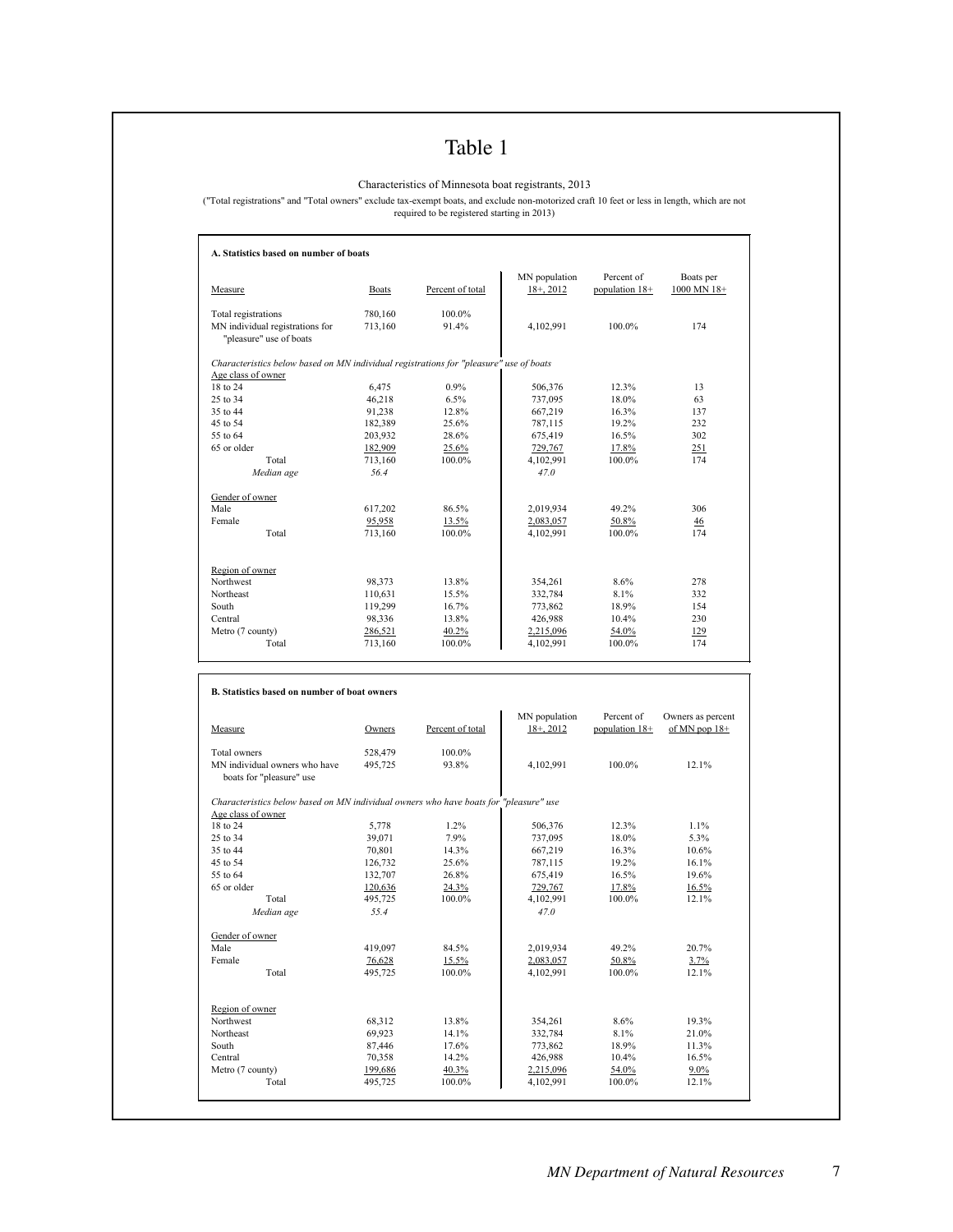(Reference 8). In contrast, boating—comprised of a wide range of craft types and activities—is more balanced across the urban-rural spectrum.

In spite of the shortness of the 2010-13 trend period, there are some noteworthy findings. Although the overall change is modest (decline of about  $4\%$  to  $5\%$ ), there are sharper declines in the younger age classes (under 55), while the 55 to 64 age class has a lower decline, and the 65+ age classes exhibits some growth (Table 2). This is a typical trend pattern for nature-based recreation activities, where the involvement of the young is decreasing relative to the older portion of the population (nature-based activities for which we have age trends include fishing, hunting, park visitation, non-motorized trail use, and wildlife watching—Reference 9; and snowmobile registrations—Reference 5, and off-highway vehicle registrations— Reference 6). As a consequence of this age-based change pattern, the median age of boat owners rose 1.6 years from 2010 to 2013, which is more rapid rise than the 0.9 years that occurred in the general Minnesota population for the same period and age group. Snowmobile owners showed a similar rise in median age from 2010 to 2013 (1.7 years), while off-highway vehicle owners exhibited a much larger rise (2.4 years).

Compared with age, the declines across gender and region are more uniform (Table 2). The metro region had a slightly larger decline than the rest of the state, and the southern region had a slightly smaller decline.

Also shown in Table 2 (part C) is little change in boats per owner between 2010 and 2013, indicating that owners *and* their boats are changing together. Thus, the change in boats is not due to owners registering fewer (or more) boats over time; for example, not registering the second boat, but continuing to register the first.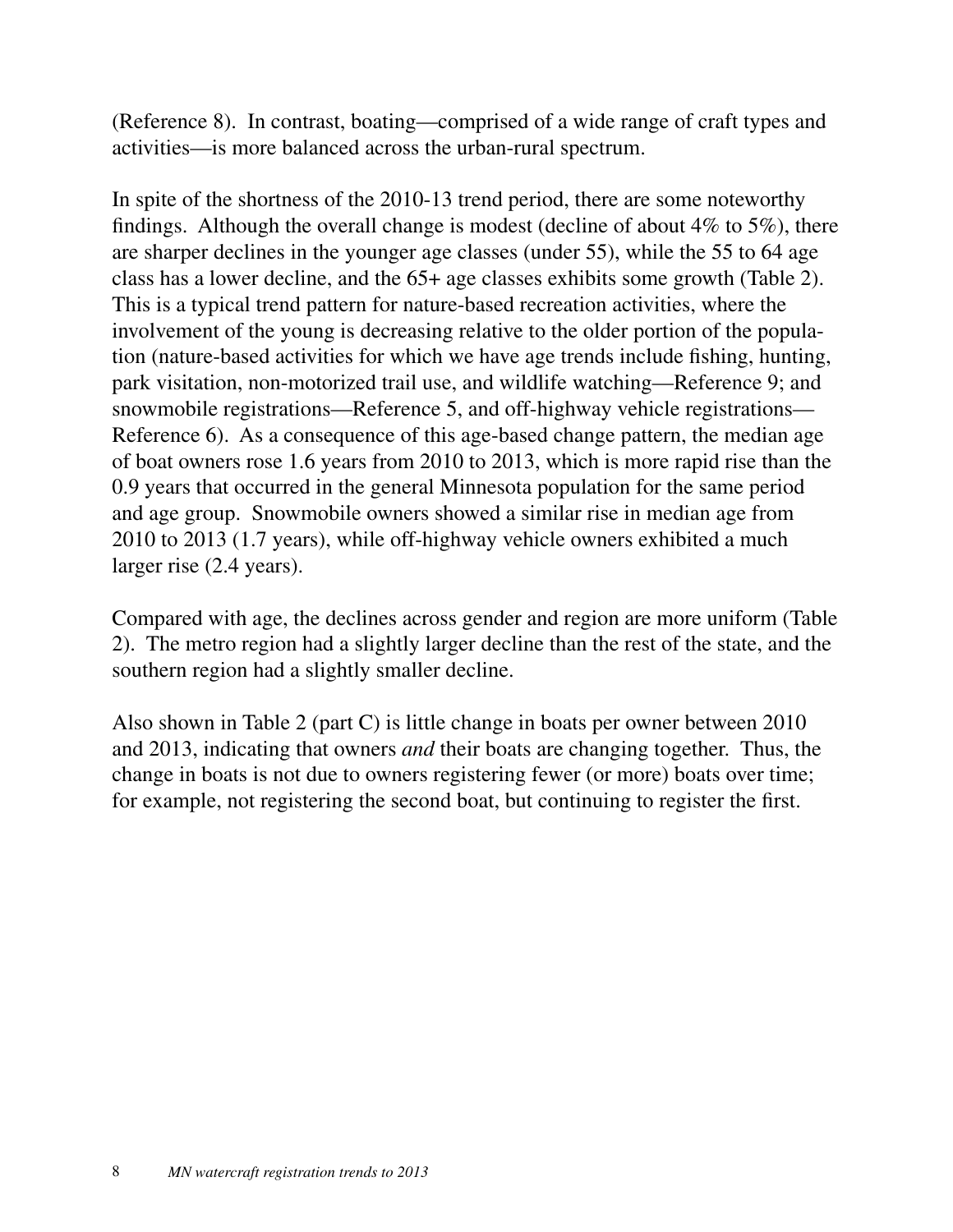|                                                                                               |                                                  |                                                  |                                                             |                                                                                                                                                                                                                                                                                                                                                                                             | Table 2                                             |                                                      |                                                                |                                                                                               |                                                                                  |                                                            |                                                       |
|-----------------------------------------------------------------------------------------------|--------------------------------------------------|--------------------------------------------------|-------------------------------------------------------------|---------------------------------------------------------------------------------------------------------------------------------------------------------------------------------------------------------------------------------------------------------------------------------------------------------------------------------------------------------------------------------------------|-----------------------------------------------------|------------------------------------------------------|----------------------------------------------------------------|-----------------------------------------------------------------------------------------------|----------------------------------------------------------------------------------|------------------------------------------------------------|-------------------------------------------------------|
|                                                                                               |                                                  | non-profit organizations; and also excludes      |                                                             | (based on registrations by Minnesota individuals for "pleasure" use, which excludes registrations by non-residents and by government, dealers, manufacturers, and other for-profit and<br>registrations of non-motorized craft 10 feet or less in length, which are not required to be registered starting in 2013)<br>Trend in characteristics of Minnesota boat registrants, 2010 to 2013 |                                                     |                                                      |                                                                |                                                                                               |                                                                                  |                                                            |                                                       |
| A. Boats per 1000 Minnesotans age 18+                                                         |                                                  |                                                  |                                                             | <b>B.</b> Registered owners as percent of<br>Minnesota population age 18+                                                                                                                                                                                                                                                                                                                   |                                                     |                                                      |                                                                | C. Boats per registered owner                                                                 |                                                                                  |                                                            |                                                       |
| Characteristic                                                                                | 2010                                             | 2013                                             | change<br>Percent                                           | Characteristic                                                                                                                                                                                                                                                                                                                                                                              | 2010                                                | 2013                                                 | Percent<br>change                                              | Characteristic                                                                                | 2010                                                                             | 2013                                                       | Percent<br>change                                     |
| Overall                                                                                       | 180.9                                            | 173.8                                            | $-3.9%$                                                     | Overall                                                                                                                                                                                                                                                                                                                                                                                     | 12.7%                                               | 12.1%                                                | $-5.2%$                                                        | Overall                                                                                       | 1.42                                                                             | 1.44                                                       | 1.3%                                                  |
| Age class of owner<br>65 or older<br>18 to 24<br>25 to 34<br>35 to 44<br>45 to 54<br>55 to 64 | 255.8<br>149.3<br>320.4<br>240.5<br>69.5<br>14.1 | 301.9<br>250.6<br>136.7<br>231.7<br>12.8<br>62.7 | $-9.0%$<br>$-9.7%$<br>$-8.4%$<br>$-9.4%$<br>$-5.8%$<br>4.2% | Age class of owner<br>65 or older<br>35 to 44<br>45 to 54<br>18 to 24<br>25 to 34<br>55 to 64                                                                                                                                                                                                                                                                                               | 11.6%<br>$17.8\%$<br>21.0%<br>16.1%<br>1.3%<br>5.9% | 10.6%<br>$16.1\%$<br>9.6%<br>6.5%<br>$1.1\%$<br>5.3% | $-10.1\%$<br>$-10.6%$<br>$-8.8%$<br>$-9.8%$<br>$-6.5%$<br>2.8% | Age class of owner<br>65 or older<br>25 to 34<br>35 to 44<br>45 to 54<br>55 to 64<br>18 to 24 | $1.17$<br>$1.28$<br>$\frac{43}{15}$<br>Ξ                                         | 112<br>1.18<br>$\overline{29}$<br>$\overline{)44}$<br>1.52 | $1.2\%$<br>$1.0\%$<br>0.5%<br>0.4%<br>$0.7\%$<br>1.4% |
| Gender of owner<br>Female<br>Male                                                             | 319.3<br>47.1                                    | 305.6<br>46.1                                    | $-4.3%$<br>$-2.3%$                                          | Gender of owner<br>Female<br>Male                                                                                                                                                                                                                                                                                                                                                           | 22.0%<br>3.8%                                       | 20.7%<br>3.7%                                        | $-5.5%$<br>$-3.8%$                                             | Gender of owner<br>Female<br>Male                                                             | 1.45<br>1.23                                                                     | 1.47<br>1.25                                               | 1.3%<br>1.6%                                          |
| Metro (7 county)<br>Region of owner<br>Northwest<br>Northeast<br>Central<br>South             | 344.5<br>156.0<br>238.7<br>136.7<br>283.2        | 332.4<br>154.2<br>230.3<br>277.7<br>129.3        | $-2.0%$<br>$-3.5%$<br>$-1.2\%$<br>$-3.5%$<br>$-5.4%$        | Metro (7 county)<br>Region of owner<br>Northwest<br>Northeast<br>Central<br>South                                                                                                                                                                                                                                                                                                           | 22.0%<br>20.0%<br>$11.6\%$<br>17.2%<br>9.6%         | $21.0\%$<br>11.3%<br>16.5%<br>19.3%<br>$9.0\%$       | $-3.4%$<br>$-4.6%$<br>$-2.9%$<br>$-4.4%$<br>$-6.6%$            | Metro (7 county)<br>Region of owner<br>Northwest<br>Northeast<br>Central<br>South             | 1.56<br>$\frac{34}{1} \cdot \frac{39}{1} \cdot \frac{42}{1}$<br>$\overline{142}$ | 1.36<br>$\overline{14}$<br>.58<br>1.40<br>$\overline{.43}$ | 1.5%<br>$1.2\%$<br>$\frac{1.8\%}{0.9\%}$<br>1.3%      |
|                                                                                               |                                                  |                                                  |                                                             |                                                                                                                                                                                                                                                                                                                                                                                             |                                                     |                                                      |                                                                |                                                                                               |                                                                                  |                                                            |                                                       |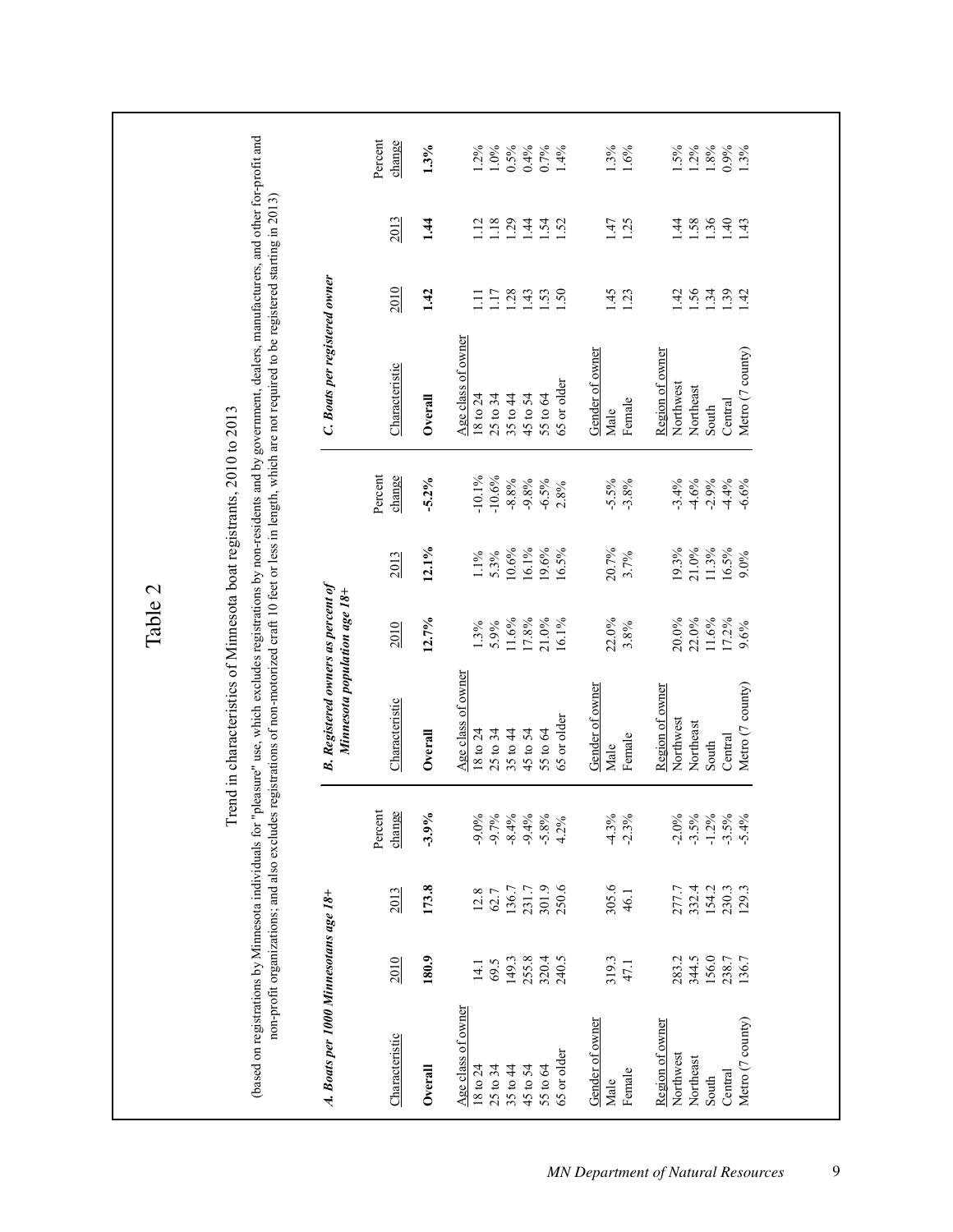#### **REFERENCES**

- 1. Minnesota off-highway vehicle registration information comes from: Minnesota Department of Natural Resource, Division of Fish and Wildlife, License Bureau.
- 2. U.S. Department of Homeland Security, U.S. Coast Guard. 2013. 2012 Recreational Boating Statistics. COMDTPUB P16754.26 .
- 3. U.S. Coast Guard, Office of Information Services. Merchant Vessels of the United States. Data file that is current through July 2011.
- 4. Minnesota Department of Natural Resources. 2013. Observations on Minnesota's changing resident angler and hunter populations using licensing information from 1969 to 2012. Prepared by Tim Kelly, Operations Services Division.
- 5. Minnesota Department of Natural Resources. 2013. Observations on Minnesota's snowmobile trends using registration information from 1995 to 2013. Prepared by Tim Kelly, Operations Services Division.
- 6. Minnesota Department of Natural Resources. 2014. Observations on Minnesota's off-highway vehicle trends using registration information from 1995 to 2013. Prepared by Tim Kelly, Operations Services Division.
- 7. All population information comes from: U. S. Department of Commerce, U. S. Census Bureau.
- 8. Minnesota Department of Natural Resources. 2005. 2004 Outdoor Recreation Participation Survey of Minnesotans. Prepared by Tim Kelly.
- 9. Information on nature-based recreation trends by age class comes from: Minnesota fishing, hunting, park visitation, and non-motorized trail information is from Minnesota DNR studies:

Observations on Minnesota's changing resident angler and hunter populations using licensing information from 1969 to 2012. Prepared by Tim Kelly, Minnesota Department of Natural Resources, 2013.

Results of the 2012 Minnesota State Park Visitor Survey. Prepared by Tim Kelly, Minnesota Department of Natural Resources, 2013.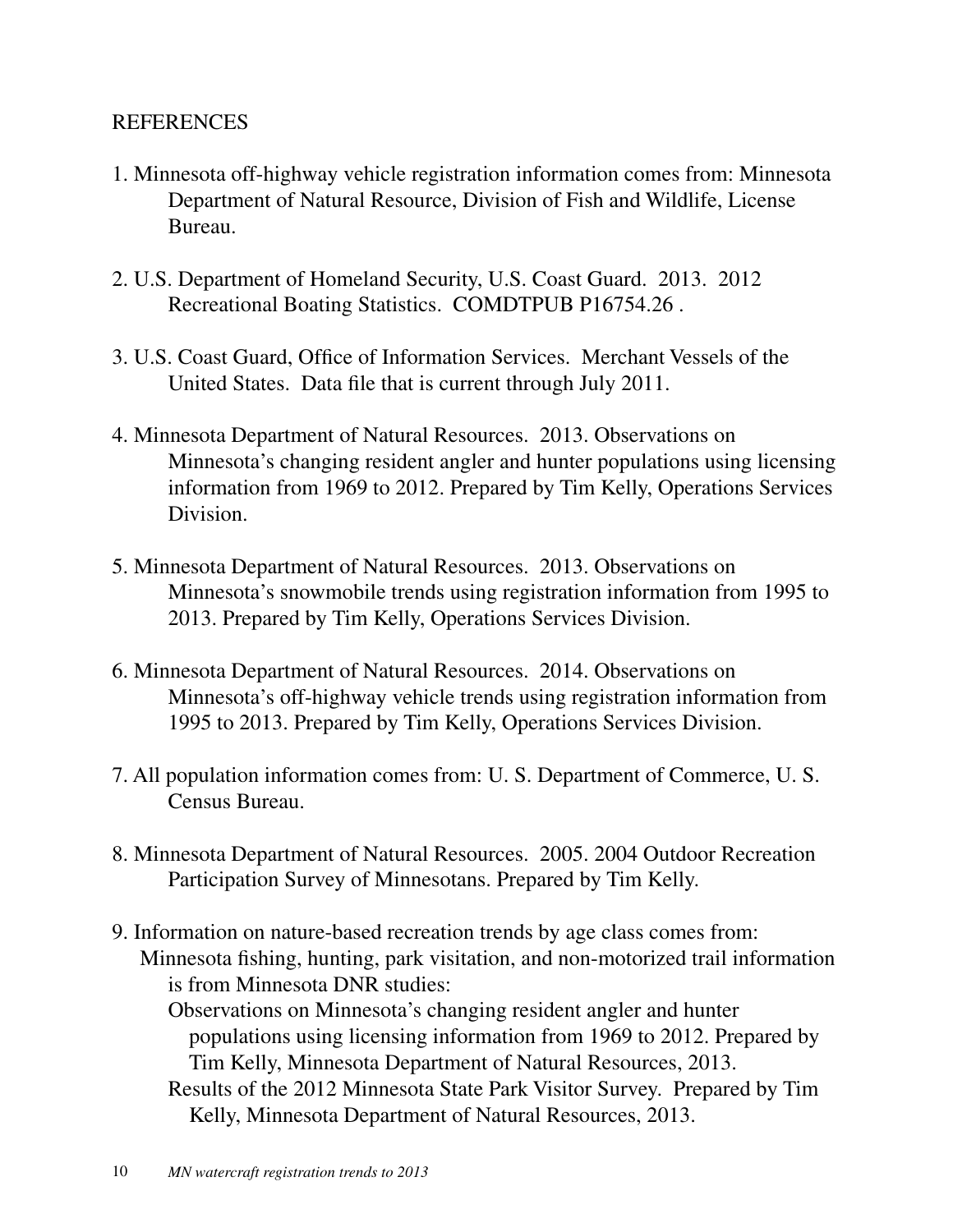Status of Summer Trail Use (2007-09) on Five Paved State Bicycle Trails and Trends Since the 1990s. Prepared by Tim Kelly, Minnesota Department of Natural Resources, 2010.

Minnesota wildlife watching, and U.S. fishing, hunting and wildlife watching is from: USFWS and U.S. Census Bureau. National Survey of Fishing, Hunting and Wildlife-Associated Recreation. Survey years 1991, 1996, 2001, 2006, and 2011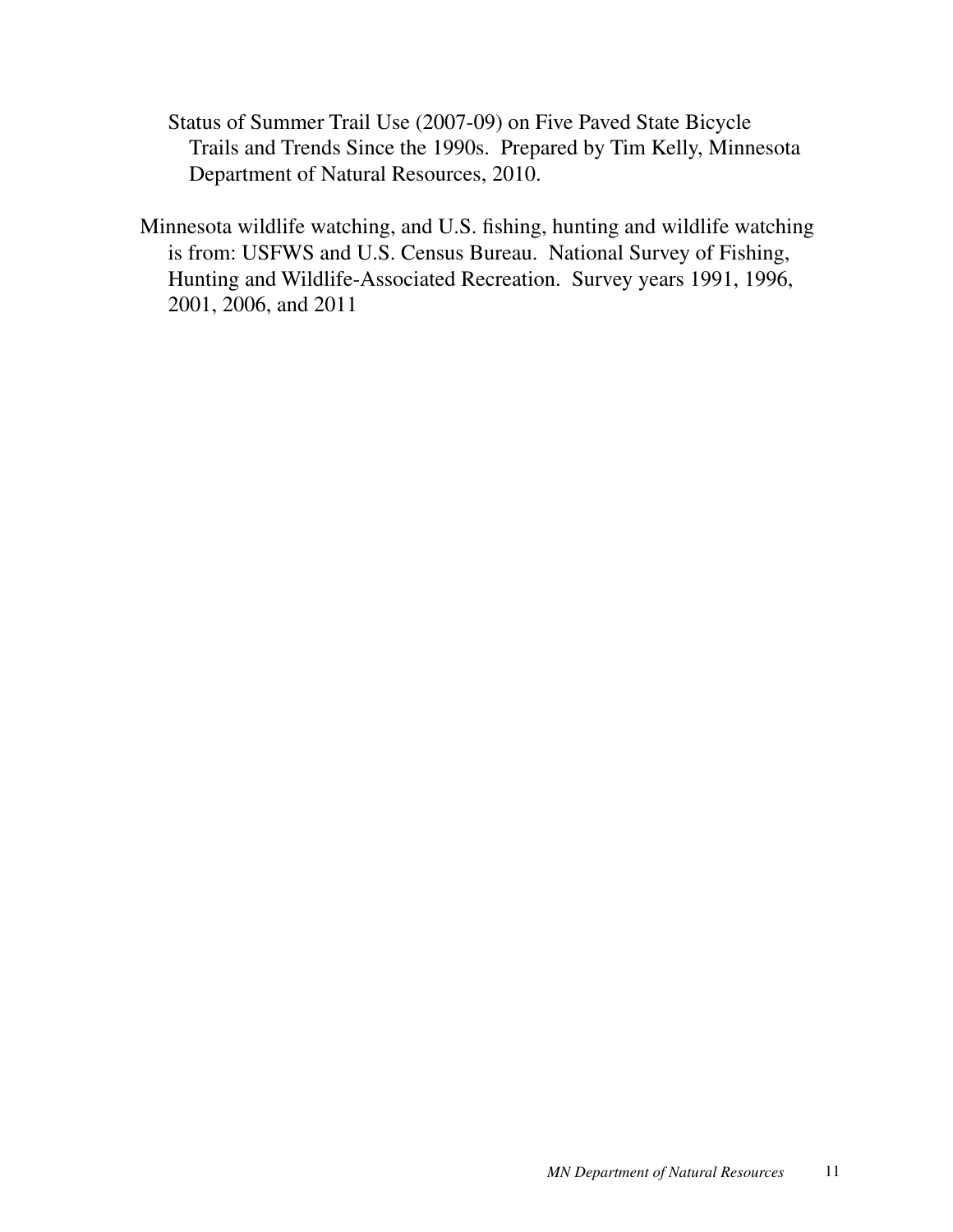## APPENDIX A: Characteristics of Minnesota boat registrants by year, 2010 to 2013

Year 2010 boat data

|                                                                                                              |                    | required to be registered starting in 2013) |                               |                              |                          |
|--------------------------------------------------------------------------------------------------------------|--------------------|---------------------------------------------|-------------------------------|------------------------------|--------------------------|
| A. Statistics based on number of boats                                                                       |                    |                                             |                               |                              |                          |
| Measure                                                                                                      | <b>Boats</b>       | Percent of total                            | MN population<br>$18+$ , 2009 | Percent of<br>population 18+ | Boats per<br>1000 MN 18+ |
| Total registrations                                                                                          | 786,943            | 100.0%                                      |                               |                              |                          |
| MN individual registrations for<br>"pleasure" use of boats                                                   | 723,061            | 91.9%                                       | 3,997,100                     | 100.0%                       | 181                      |
| Characteristics below based on MN individual registrations for "pleasure" use of boats<br>Age class of owner |                    |                                             |                               |                              |                          |
| 18 to 24                                                                                                     | 7,143              | 1.0%                                        | 508,202                       | 12.7%                        | 14                       |
| 25 to 34                                                                                                     | 49,147             | 6.8%                                        | 707,472                       | 17.7%                        | 69                       |
| 35 to 44                                                                                                     | 103,340            | 14.3%                                       | 692,200                       | 17.3%                        | 149                      |
| 45 to 54                                                                                                     | 206,787            | 28.6%                                       | 808,480                       | 20.2%                        | 256<br>320               |
| 55 to 64<br>65 or older                                                                                      | 194,902<br>161,743 | 27.0%<br>22.4%                              | 608,257<br>672,489            | 15.2%<br>16.8%               | 241                      |
| Total                                                                                                        | 723,061            | 100.0%                                      | 3,997,100                     | 100.0%                       | 181                      |
| Median age                                                                                                   | 54.8               |                                             | 46.1                          |                              |                          |
| Gender of owner                                                                                              |                    |                                             |                               |                              |                          |
| Male                                                                                                         | 627,244            | 86.7%                                       | 1,964,250                     | 49.1%                        | 319                      |
| Female                                                                                                       | 95,817             | 13.3%                                       | 2,032,850                     | 50.9%                        | 47<br>181                |
| Total                                                                                                        | 723,061            | 100.0%                                      | 3,997,100                     | 100.0%                       |                          |
| Region of owner                                                                                              |                    |                                             |                               |                              |                          |
| Northwest                                                                                                    | 98,880             | 13.7%                                       | 349,138                       | 8.7%                         | 283<br>344               |
| Northeast<br>South                                                                                           | 113,336<br>119,244 | 15.7%<br>16.5%                              | 329,029<br>764,497            | 8.2%<br>19.1%                | 156                      |
| Central                                                                                                      | 99,386             | 13.7%                                       | 416,338                       | 10.4%                        | 239                      |
|                                                                                                              | 292,215            |                                             |                               |                              |                          |
|                                                                                                              |                    | 40.4%                                       | 2,138,097                     | 53.5%                        | 137                      |
| Metro (7 county)<br>Total                                                                                    | 723,061            | 100.0%                                      | 3,997,100                     | 100.0%                       | 181                      |
| B. Statistics based on number of boat owners                                                                 |                    |                                             | MN population                 | Percent of                   | Owners as percent        |
| Measure                                                                                                      | Owners             | Percent of total                            | $18+$ , 2009                  | population 18+               | of MN pop $18+$          |
| Total owners                                                                                                 | 540,272            | 100.0%                                      |                               |                              |                          |
| MN individual owners who have<br>boats for "pleasure" use                                                    | 509,160            | 94.2%                                       | 3,997,100                     | 100.0%                       | 12.7%                    |
| Characteristics below based on MN individual owners who have boats for "pleasure" use                        |                    |                                             |                               |                              |                          |
| Age class of owner                                                                                           |                    |                                             |                               |                              |                          |
| 18 to 24<br>25 to 34                                                                                         | 6,452<br>41,955    | 1.3%<br>8.2%                                | 508,202<br>707,472            | 12.7%<br>17.7%               | 1.3%<br>5.9%             |
| 35 to 44                                                                                                     | 80,570             | 15.8%                                       | 692,200                       | 17.3%                        | 11.6%                    |
| 45 to 54                                                                                                     | 144,283            | 28.3%                                       | 808,480                       | 20.2%                        | 17.8%                    |
| 55 to 64                                                                                                     | 127,764            | 25.1%                                       | 608,257                       | 15.2%                        | 21.0%                    |
| 65 or older                                                                                                  | 108,135            | 21.2%                                       | 672,489                       | 16.8%                        | 16.1%                    |
| Total<br>Median age                                                                                          | 509,160<br>53.8    | 100.0%                                      | 3,997,100<br>46.1             | 100.0%                       | 12.7%                    |
| Gender of owner                                                                                              |                    |                                             |                               |                              |                          |
| Male                                                                                                         | 431,435            | 84.7%                                       | 1,964,250                     | 49.1%                        | 22.0%                    |
| Female                                                                                                       | 77,725             | 15.3%                                       | 2,032,850                     | 50.9%                        | 3.8%                     |
| Total                                                                                                        | 509,160            | 100.0%                                      | 3,997,100                     | 100.0%                       | 12.7%                    |
| Region of owner                                                                                              |                    |                                             |                               |                              |                          |
| Northwest                                                                                                    | 69,663             | 13.7%                                       | 349,138                       | 8.7%                         | 20.0%                    |
| Northeast                                                                                                    | 72,457             | 14.2%                                       | 329,029                       | 8.2%                         | 22.0%                    |
| South                                                                                                        | 88,994             | 17.5%                                       | 764,497                       | 19.1%                        | 11.6%                    |
| Central<br>Metro (7 county)                                                                                  | 71,726<br>206,320  | 14.1%<br>40.5%                              | 416,338<br>2,138,097          | 10.4%<br>53.5%               | 17.2%<br>9.6%            |

Г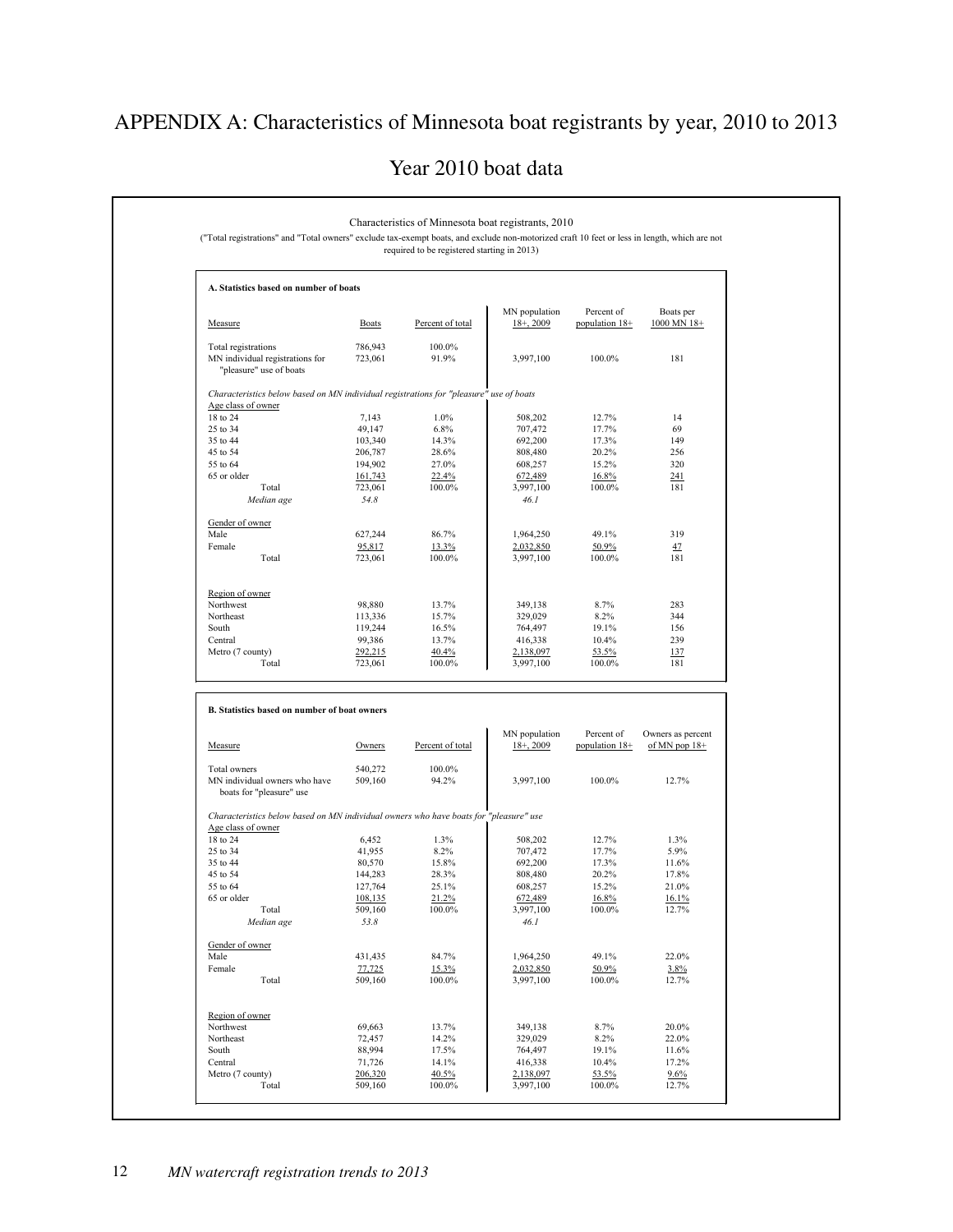#### Year 2011 boat data

#### Characteristics of Minnesota boat registrants, 2011

("Total registrations" and "Total owners" exclude tax-exempt boats, and exclude non-motorized craft 10 feet or less in length, which are not required to be registered starting in 2013)

| Measure                                                                                | Boats              | Percent of total | MN population<br>$18+$ , 2010 | Percent of<br>population 18+ | Boats per<br>1000 MN 18+ |
|----------------------------------------------------------------------------------------|--------------------|------------------|-------------------------------|------------------------------|--------------------------|
| Total registrations                                                                    | 779,572            | 100.0%           |                               |                              |                          |
| MN individual registrations for                                                        | 715,790            | 91.8%            | 4,028,001                     | 100.0%                       | 178                      |
| "pleasure" use of boats                                                                |                    |                  |                               |                              |                          |
| Characteristics below based on MN individual registrations for "pleasure" use of boats |                    |                  |                               |                              |                          |
| Age class of owner                                                                     |                    | 0.9%             |                               |                              | 13                       |
| 18 to 24<br>25 to 34                                                                   | 6,487              | 6.7%             | 503,871                       | 12.5%<br>17.8%               |                          |
| 35 to 44                                                                               | 47,737<br>97,501   | 13.6%            | 718,344<br>678,782            | 16.9%                        | 66<br>144                |
| 45 to 54                                                                               | 197,548            | 27.6%            | 806,632                       | 20.0%                        | 245                      |
| 55 to 64                                                                               |                    | 27.7%            |                               | 15.7%                        | 313                      |
| 65 or older                                                                            | 198,468<br>168,050 | 23.5%            | 634,065<br>686,307            | 17.0%                        | 245                      |
| Total                                                                                  | 715,790            | 100.0%           | 4,028,001                     | 100.0%                       | 178                      |
| Median age                                                                             | 55.4               |                  | 46.5                          |                              |                          |
|                                                                                        |                    |                  |                               |                              |                          |
| Gender of owner                                                                        |                    |                  |                               |                              |                          |
| Male                                                                                   | 620,891            | 86 7%            | 1,979,812                     | 49.2%                        | 314                      |
| Female                                                                                 | 94,899             | 13.3%            | 2,048,189                     | 50.8%                        | 46                       |
| Total                                                                                  | 715,790            | 100.0%           | 4,028,001                     | 100.0%                       | 178                      |
|                                                                                        |                    |                  |                               |                              |                          |
| Region of owner<br>Northwest                                                           | 97,933             | 13.7%            | 351,713                       | 8.7%                         | 278                      |
| Northeast                                                                              | 112,002            | 15.6%            | 331,356                       | 8.2%                         | 338                      |
| South                                                                                  | 118,797            | 16.6%            | 769,572                       | 19.1%                        | 154                      |
| Central                                                                                | 98,690             | 13.8%            | 420,721                       | 10.4%                        | 235                      |
| Metro (7 county)                                                                       | 288,368            | 40.3%            | 2,154,639                     | 53.5%                        | 134                      |
| Total                                                                                  | 715,790            | 100.0%           | 4,028,001                     | 100.0%                       | 178                      |
| B. Statistics based on number of boat owners                                           |                    |                  | MN population                 | Percent of                   | Owners as percent        |
| Measure                                                                                | Owners             | Percent of total | $18 + 2010$                   | population 18+               | of MN pop $18+$          |
| Total owners                                                                           | 534,054            | 100.0%           |                               |                              |                          |
| MN individual owners who have<br>boats for "pleasure" use                              | 502,873            | 94.2%            | 4,028,001                     | 100.0%                       | 12.5%                    |
| Characteristics below based on MN individual owners who have boats for "pleasure" use  |                    |                  |                               |                              |                          |
| Age class of owner                                                                     |                    |                  |                               |                              |                          |
| 18 to 24                                                                               | 5,866              | 1.2%             | 503,871                       | 12.5%                        | 1.2%                     |
| 25 to 34                                                                               | 40,655             | 8.1%             | 718,344                       | 17.8%                        | 5.7%                     |
| 35 to 44                                                                               | 76,217             | 15.2%            | 678,782                       | 16.9%                        | 11.2%                    |
| 45 to 54                                                                               | 138,135            | 27.5%            | 806,632                       | 20.0%                        | 17.1%                    |
| 55 to 64                                                                               | 129,784            | 25.8%            | 634,065                       | 15.7%                        | 20.5%                    |
| 65 or older                                                                            | 112,216            | 22.3%            | 686,307                       | 17.0%                        | 16.4%                    |
| Total                                                                                  | 502,873            | 100.0%           | 4,028,001                     | 100.0%                       | 12.5%                    |
| Median age                                                                             | 54.4               |                  | 46.5                          |                              |                          |
|                                                                                        |                    |                  |                               |                              |                          |
|                                                                                        |                    |                  |                               |                              |                          |
|                                                                                        | 426,172            | 84.7%            | 1,979,812                     | 49.2%                        | 21.5%                    |
| Gender of owner<br>Male<br>Female<br>Total                                             | 76,701<br>502,873  | 15.3%<br>100.0%  | 2,048,189<br>4,028,001        | 50.8%<br>100.0%              | 3.7%<br>12.5%            |

Region of owner Northwest 68,774 13.7% 351,713 8.7% 19.6% Northeast 21.563 14.2% 331,356 8.2% 21.6% South 88,151 17.5% 769,572 19.1% 11.5% Central 20,721 10.4% 16.9% 71,146 14.1% 16.9% Metro (7 county)<br>
Metro (7 county)<br>
Metro (7 county)<br>
203,238<br>
21.6% 14.2% 331,356<br>
21.6% 331,356<br>
21.5% 331,356<br>
2.6% 9.2% 19.1% 11.5%<br>
203,238<br>
203,238<br>
203,238<br>
203,238<br>
203,238<br>
203,238<br>
200,0% 2,154,639<br>
203,238<br>
200,

Total 502,873 100.0% 4,028,001 100.0% 12.5%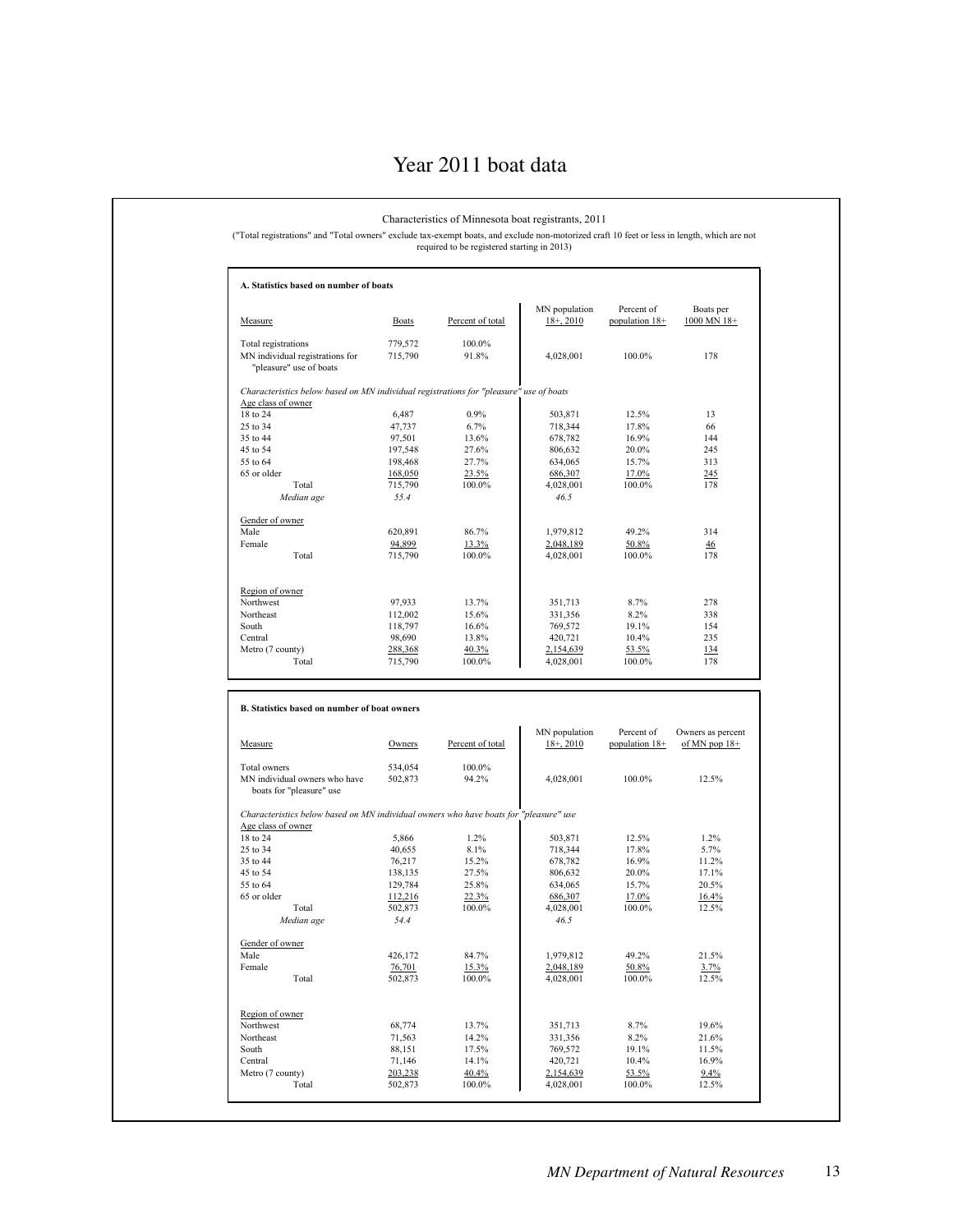#### Year 2012 boat data

#### **A. Statistics based on number of boats** MN population Percent of Boats per<br>18+, 2011 population 18+ 1000 MN 18+ Measure Boats Percent of total Total registrations  $785,045$  100.0%<br>MN individual registrations for 719,067 91.6% MN individual registrations for  $719,067$  91.6%  $4,068,157$  100.0% 177 "pleasure" use of boats *Characteristics below based on MN individual registrations for "pleasure" use of boats* Age class of owner<br>18 to 24 18 to 24 6,560 0.9% 655,955 12.4% 13 25 to 34 **47,596** 6.6% 729,934 17.9% 65 35 to 44 95,229 13.2% 670,504 16.5% 142 45 to 54 191,081 26.6% 799,631 19.7% 239 55 to 64 202,022 28.1% 661,036 16.2% 306 65 or older 176,580 24.6% 701,097 17.2% 252 Total 719,067 100.0% 4,068,157 100.0% 177 *Median age 55.9 46.7* Gender of owner<br>Male Male 623,145 86.7% 2,001,892 49.2% 311 Female 2,066,265 50.8% 30.8% 30.8% 30.8% 30.8% 30.8% 30.8% 30.8% 46 Total 719,067 100.0% 4,068,157 100.0% 177 Region of owner<br>Northwest Northwest 280 98,950 13.8% 353,925 8.7% 280 Northeast 112,144 15.6% 332,496 8.2% 337 South 120,118 16.7% 772,795 19.0% 155 Central 234 99,373 13.8% 424,281 10.4% 234 Metro (7 county) 288,481 40.1% 2,184,660 53.7% 132<br>Total 719,067 100.0% 4,068,157 100.0% 177 Total 719,067 100.0% 4,068,157 100.0% 177 **B. Statistics based on number of boat owners** MN population Percent of Owners as percent Measure **C**wners Percent of total  $18+$ , 2011 population  $18+$  of MN pop  $18+$ Total owners 534,540 100.0%<br>MN individual owners who have 502,426 94.0% MN individual owners who have  $502,426$  94.0%  $4,068,157$  100.0% 12.4% boats for "pleasure" use *Characteristics below based on MN individual owners who have boats for "pleasure" use* Age class of owner<br>18 to 24 18 to 24 5,849 1.2% 505,955 12.4% 1.2% 25 to 34 **40,395** 8.0% 729,934 17.9% 5.5% 35 to 44 74,084 14.7% 670,504 16.5% 11.0% 45 to 54 133,071 26.5% 799,631 19.7% 16.6% 55 to 64 131,833 26.2% 661,036 16.2% 19.9% 65 or older 117,193 23.3% 701,097 17.2% 16.7% Total 502,426 100.0% 4,068,157 100.0% 12.4% *Median age 54.9 46.7* Gender of owner<br>Male Male 425,336 84.7% 2,001,892 49.2% 21.2% Female 2,066,265 50.8% 3.7% 3.7% Total 502,426 100.0% 4,068,157 100.0% 12.4% Region of owner Northwest 69,089 13.8% 353,925 8.7% 19.5% Northeast 21,273 14.2% 332,496 8.2% 21.4% South 88,554 17.6% 772,795 19.0% 11.5% Characteristics of Minnesota boat registrants, 2012 ("Total registrations" and "Total owners" exclude tax-exempt boats, and exclude non-motorized craft 10 feet or less in length, which are not required to be registered starting in 2013)

Central 71,354 14.2% 424,281 10.4% 16.8% Metro (7 county)  $\begin{array}{cccc} 202,156 & 40.2\% & 2.184,660 & 53.7\% \\ 70 \text{d} & 502,426 & 100.0\% & 4,068,157 & 100.0\% \end{array}$   $\begin{array}{cccc} 53.7\% & 9.3\% \\ 12.4\% & 100.0\% & 12.4\% \\ 12.4\% & 100.0\% & 12.4\% \\ \end{array}$ Total 502,426 100.0% 4,068,157 100.0% 12.4%